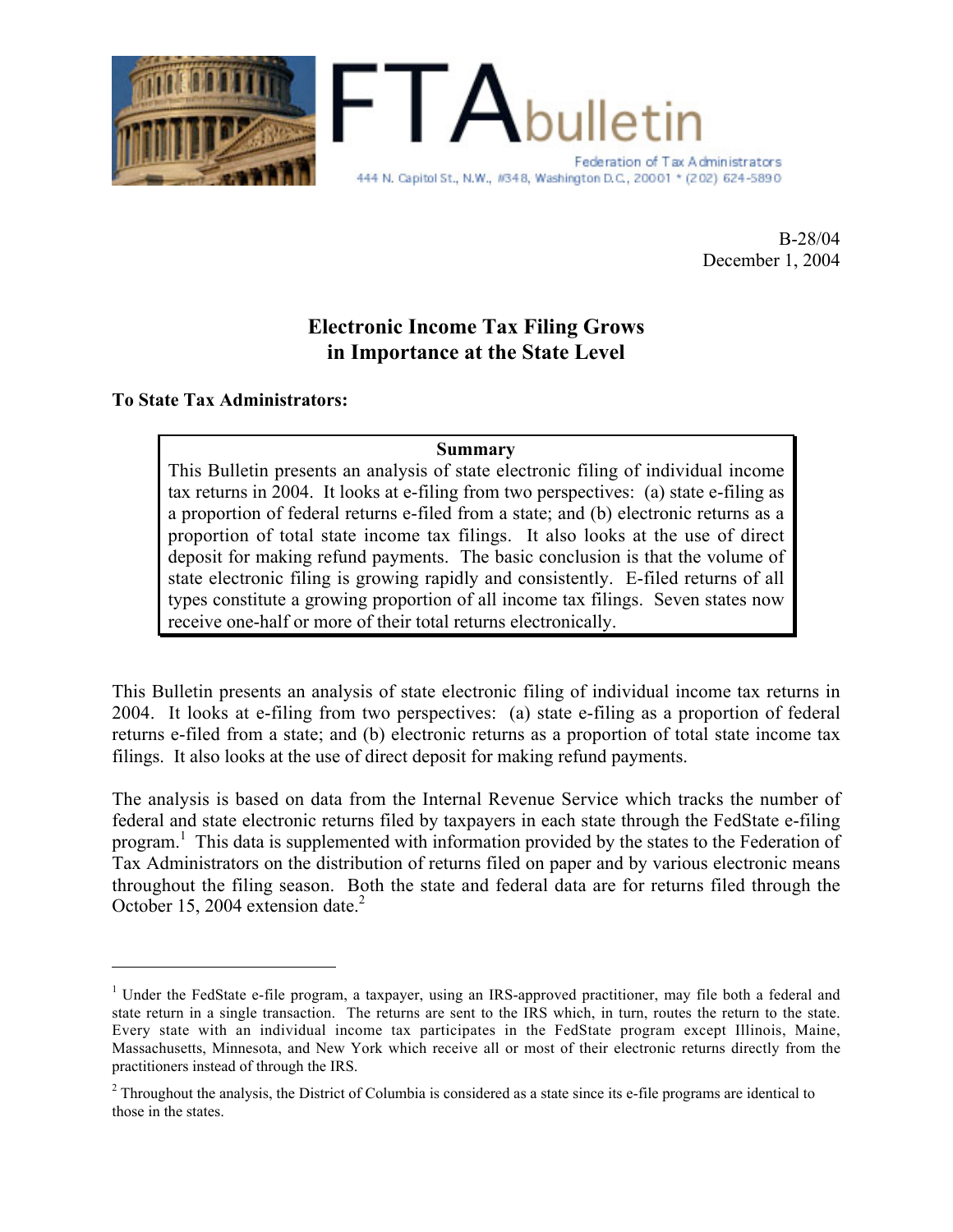In the analysis, electronic returns are categorized in several ways:

- ELF returns Electronic returns filed by practitioners either with the IRS and then to the state or directly with the state in those states that also have a direct practitioner-filing program in addition to the FedState program. (See footnote 1);
- Telefile returns Returns where the individual taxpayer enters his/her return information using a touch tone telephone. It includes returns filed through both the Joint FedState Telefile program in which Georgia, Kentucky, Indiana, Maryland, Missouri, Oklahoma and West Virginia participate and returns filed via independent Telefile programs in 15 states. Twenty states do not have a Telefile program.
- Online returns Returns filed by individual taxpayers using personal computers and commercial software that are routed through IRS-approved Electronic Return Originators (EROs). As with ELF returns, these returns flow to the states through IRS except in those states with direct practitioner-filing programs in which case the online returns are filed directly with the state.
- Direct I-file returns Returns where individual taxpayers file their state returns directly with the state through a state-developed Web site. Twenty-four states operated such sites in 2004.

#### **State Electronic Returns Relative to Federal Electronic Returns**

**Total Returns.** It is instructive to look at the relationship between the volume of state electronic returns and federal electronic returns filed from that state because of the degree to which state e-file programs are piggy-backed on the federal program. While states can generate state electronic filings (via Telefile and Direct I-file) that don't have a federal counterpart return, returns filed jointly through a practitioner or commercial software are the largest component of e-filed returns. Thus, the size of the federal e-file market has a large influence on the size of the state e-file market, and the ratio of state to federal e-filings is an indicator of the degree of 'market penetration' states have achieved.<sup>3</sup>

The basic data on the number of federal and state returns filed through the various components of the e-file program (ELF, Telefile, Online and Direct I-file) is shown in [Table I.](#page-6-0) In 2004, state efile returns of all types amounted to approximately 44.4 million returns, or 90 percent, of the 49.4 million electronically filed federal individual income tax returns in the 41 states and D.C. with a state income tax.<sup>4</sup> In 2003, by comparison, state returns totaled 36 million and comprised 86 percent of the total federal e-file count.

Both state and federal electronic filing has grown rapidly in recent years, and the growth in state filing has generally outstripped federal growth over this period. In 2000, electronic returns totaled about 17 million at the state level, 72 percent of the federal electronic return volume in

 $\overline{a}$ 

 $3 \text{ In } 2004$ , practitioners could for the first time file a "state only" return through the FedState program. The program is used primarily to re-submit returns on which an error was discovered in the first submission. In 2004, 1.5 million "state-only" returns were filed.

 $4$  A total of 61.5 million federal returns were filed electronically in all states in 2004.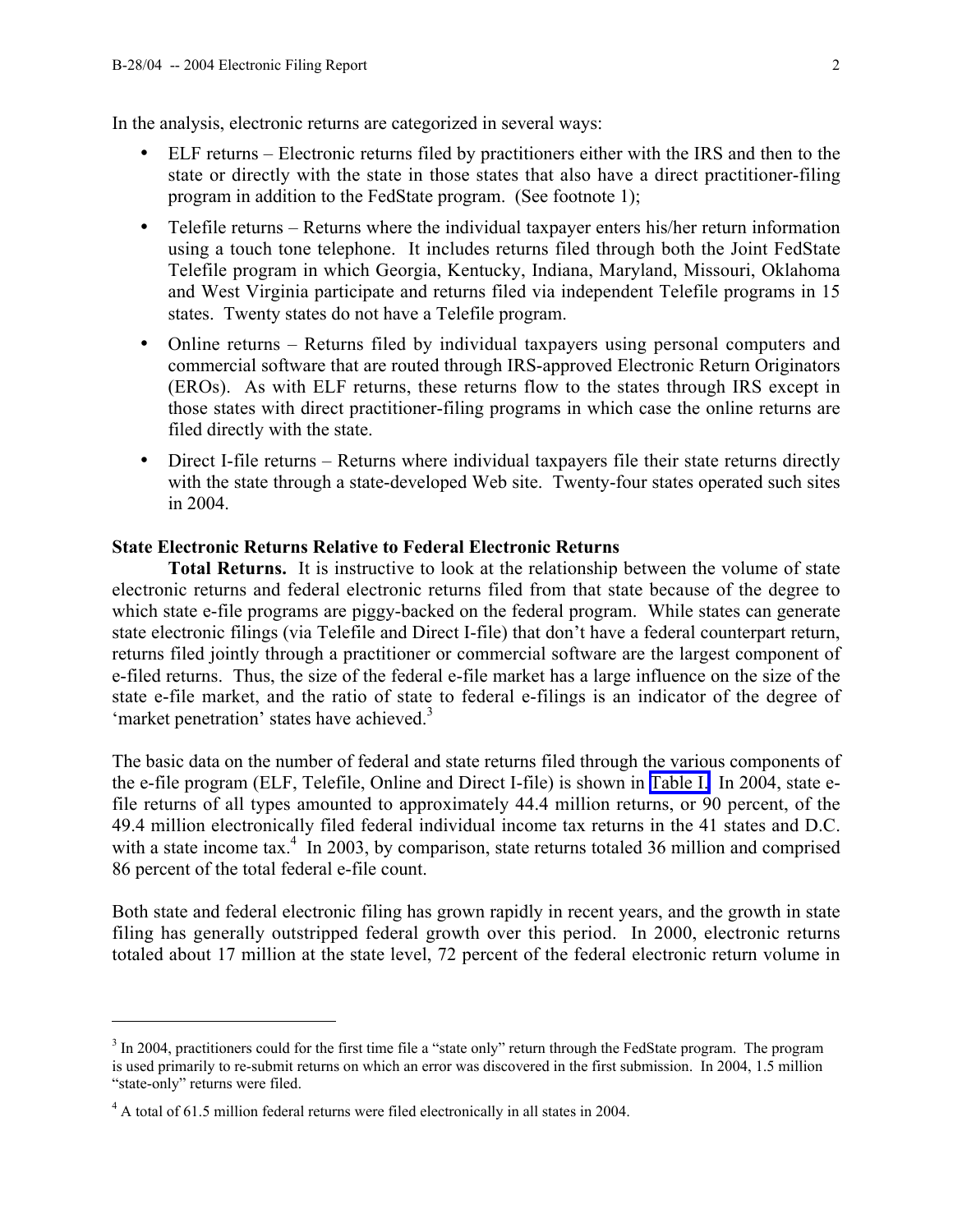$\overline{a}$ 

that year. Since 2000, state electronic filing has grown at an annual compound rate exceeding 27 percent, and federal e-filing has grown roughly 20 percent annually.<sup>5</sup>

**Types of Returns.** Looking at the ratio of state to federal returns for the various types of electronic filing yields the following observations:

- The ratio of state ELF or practitioner-filed returns to federal ELF returns is generally higher than for other types of e-filed returns. In 2004, state ELF returns equalled 94 percent of federal ELF filings. The practitioner system is the most mature form of efiling which is one reason for the high ratio of state to federal returns. Taxpayers are likely to have both their state and federal return prepared professionally and thus file both returns electronically if they choose to file electronically at all.
- The ratio of state Online returns to federal Online returns is generally lower than for other types of e-file returns, with state returns coming in at 67 percent of federal returns in  $2004<sup>6</sup>$  There are likely two reasons for this.
	- o Online filing is the newest (but fastest growing)<sup>7</sup> form of electronic filing.
	- $\circ$  Returns filed through the IRS-sponsored Free File Alliance<sup>8</sup> are accounted for in this category. Members of the Free File Alliance are not required to provide free state return filing (although some do). Moreover, all members of the Alliance have determined that they will not provide free state e-filing services to taxpayers in states that operate a Direct I-file program. In 2004, there were a reported 3.5 million returns filed through the Free File Alliance which amounts to about onequarter of all federal Online returns. The determination by the Alliance not to provide services in states with Direct I-file programs almost certainly affects the number of state Online returns filed. (See also discussion below.)
- If Direct I-file returns are added to the Online volume (treating I-file as a substitute for Online and an option for those federal Free File participants that cannot use that service at the state level), the state total jumps to 76 percent of federal Online returns, more comparable to the other forms of e-filing.

 $<sup>5</sup>$  FTA calculations based on IRS and state data. Both state and federal e-filing received a considerable boost from</sup> the implementation of mandated electronic filing for certain practitioners in 2004 in California, Michigan, Minnesota and Wisconsin. California alone saw an increase of 3.3 million state electronic returns (87 percent) in 2004, and e-filed returns in Michigan increased by 900,000 returns or 57 percent. State e-filing increased by 25 percent in 2004 when all states are considered, but by only 14 percent when the four mandate states are deleted. Federal e-filing increased by 16 percent overall, but by about 11 percent if the four mandate states are deleted from the calculation.

 $6$  The lack of certain state data prevents an accurate comparison of online returns to 2003 levels.

<sup>&</sup>lt;sup>7</sup> Federal Online returns increased by about 22 percent from 2003 to 2004, compared to 16 percent for e-filing of all types.

<sup>&</sup>lt;sup>8</sup> The Free File Alliance is a consortium of private sector software and tax preparation firms that have agreed to provide free Web-based electronic filing to certain population segments (generally lower income taxpayers.) IRS provides certain marketing service to promote the Alliance and has committed not to develop its own Web-based filing service to encourage participation in the Free File Alliance.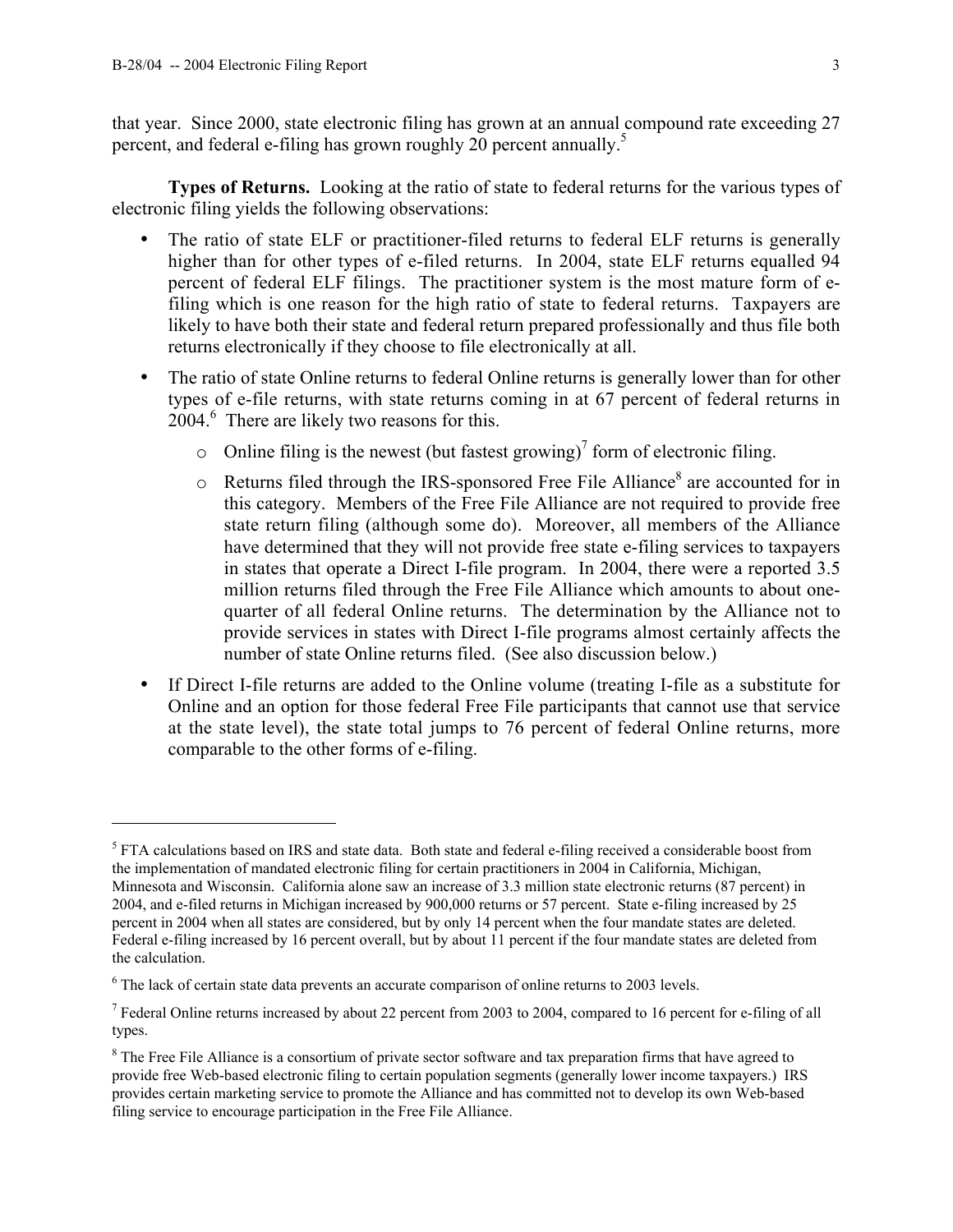$\overline{a}$ 

• State Telefile returns in relation to federal Telefile returns show greater variability among the states, possibly reflecting that some state Telefile programs predated by several years the federal program. Several states (e.g., Kansas, Massachusetts, Ohio and Pennsylvania) substantially exceed the federal volume, while in others the proportion is substantially lower. In the 22 states with a state Telefile program, both the IRS and the states received a total of 2.2 million Telefile returns. Since 2001, the volume of state Telefile returns has declined from about 3.2 million to 2.2 million (31 percent), while the volume of federal Telefile returns has declined by 15 percent. In 2004, four states terminated their Telefile programs.

[Charts I](#page-7-0) and [II](#page-8-0) explore the relationship between federal and state e-filing on a state-by-state basis.<sup>9</sup> Chart I displays total state e-filed returns of all types as a percentage of total federal efilings on a state-by-state basis. As shown, the state proportion ranges from over 100 percent in Kansas, Massachusetts and Ohio (each of which has high Telefile volumes) to about 63 and 67 percent in Hawaii and Rhode Island, respectively. The U.S. average is 90 percent, and all but 10 states (down from 14 in 2003) are at 80 percent or better; the state proportion exceeds 90 percent in 17 states (up from 15 in 2003). In 2000, state e-file returns as a proportion of federal returns were only slightly over 70 percent.

Because not all states have a Telefile program (and it is in some cases seen as a secondary, declining form of electronic filing), it is relevant to look at the relationship of federal to state efiling without including Telefile returns. (See Chart II.) Viewed in this way, state electronic returns as a proportion of federal returns range from 95 percent or more in California, Colorado, Delaware, Indiana, Kansas, Michigan, Minnesota, Nebraska, New Mexico and South Carolina to less than 75 percent in Connecticut, Hawaii, Missouri and Rhode Island. The U.S. average on this measure is 91 percent. The ratio is 90 percent or more in 18 states.

**Online and I-file Returns.** The Online return category deserves a little closer look since it is the fastest growing category of returns and the area where state totals lag the federal totals by the largest margin.

[Chart III](#page-9-0) presents information on state Online returns (only) received as a proportion of the Online returns filed federally from that state. As shown, only three states (Minnesota, Massachusetts and Georgia) receive state Online returns equal to or greater than 80 percent of the federal Online returns filed from that state, and the U.S. average is 67 percent. Twelve states have a ratio below 60 percent. Notably, all but one of these states maintains a Direct I-file program, meaning that they do not benefit from receiving state returns from the Free File Alliance. (See Table I for those states with a Direct I-file program.)

<sup>9</sup> Comparisons among states are not intended to suggest that some programs are more successful or effective than others. There are a number of reasons why the relationship of state to federal returns may vary among the states that need to be kept in mind as the data are viewed. These include the nature of the taxpayer population, the complexity of the state return, the number of taxpayers filing multiple state returns, the maturity of the state e-file program, the number of e-file options offered, the practitioner community in the state and the effectiveness of e-file marketing in the state.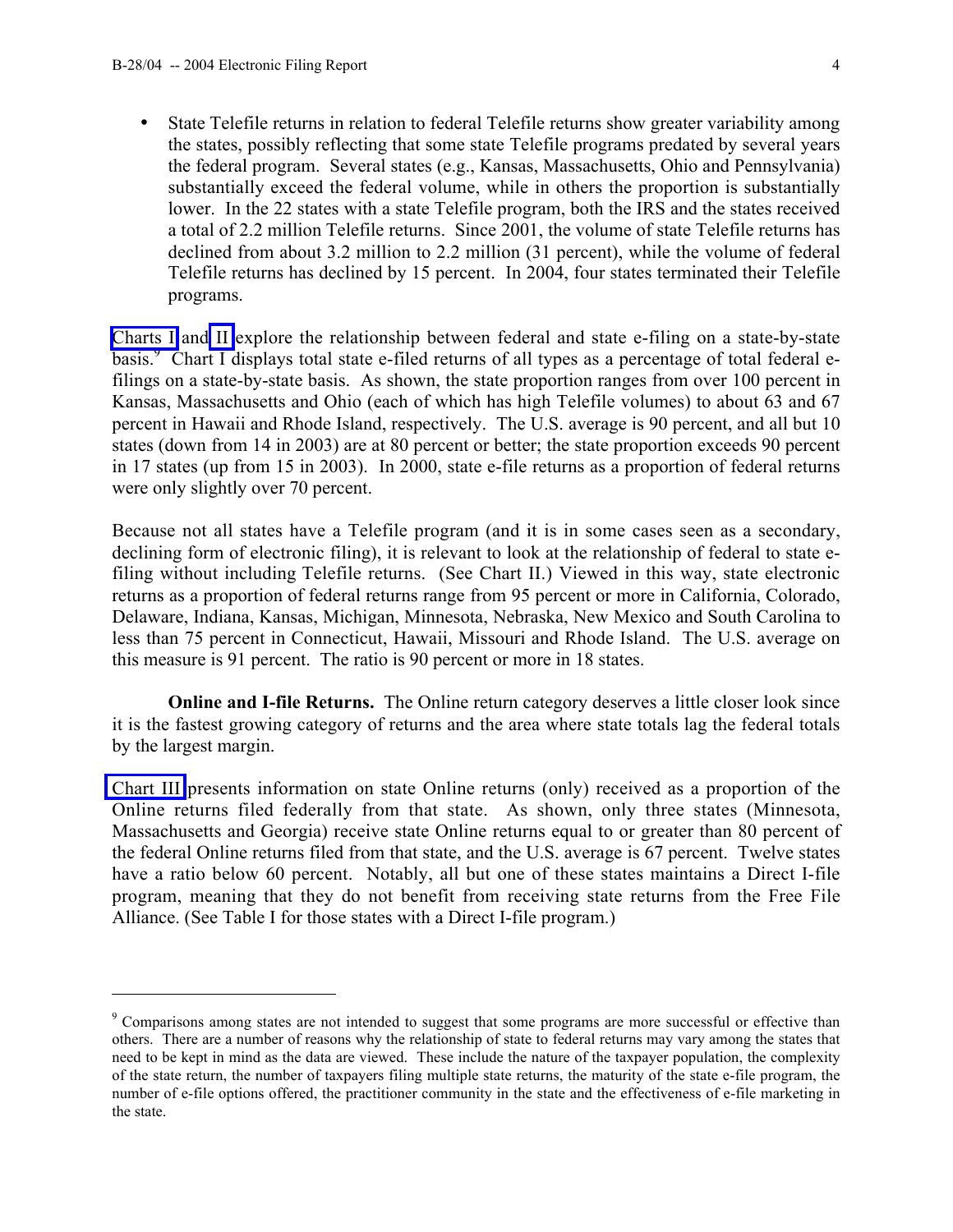When Direct I-file returns are included with the Online returns, however, the picture changes rather dramatically as shown in [Chart IV.](#page-10-0) The U.S. average proportion increases to 81.6 percent of the federal volume. In three states with Direct I-file programs (Delaware, New Mexico and Maryland) the total of state Online returns and Direct I-file returns exceeds the federal volume of Online returns. Of the 15 states where the state proportion exceeds the national average, only one (Minnesota) does not have a Direct I-file program. Three states with relatively small Direct I-file programs at this time (Arkansas, West Virginia and Hawaii) have a ratio of less than 60 percent.<sup>10</sup>

This analysis would seem to suggest that participation in state Direct I-file programs is more than offsetting the Free File Alliance determination to not provide free filing services – at least to this point – in most states with a Direct I-file program. This does not hold true in some of the newer, smaller Direct I-file programs.

#### **State Electronic Returns as a Proportion of All Returns**

[Table II](#page-11-0) presents the basic data provided by states on their total income tax filings broken down by paper returns, electronic returns (ELF, Online and Direct I-file combined) and Telefile. This data is examined on a state-by-state basis in Charts V and VI.

As shown in [Chart V](#page-12-0), electronic returns (of all types including Telefile) made up 42 percent of total individual income tax filings in all states.<sup>11</sup> The proportion ranges from a high of 60 percent in Iowa to a low of 19 percent in Rhode Island. One-half of all returns or more were received electronically in Minnesota, California, Georgia, Michigan, Arkansas, South Carolina and Iowa. The ratio exceeds 40 percent in 22 states (a jump from 10 states in 2003), showing the rapid growth in electronic filing at the state level.

[Chart VI](#page-13-0) presents a state-by-state breakdown of electronic returns (not including Telefile) as a percent of total returns. Here, the U.S. average is 40 percent. Iowa leads the way with 58 percent of all returns received electronically, followed closely by Minnesota at 55 percent and California, Michigan and South Carolina hovering at the 50 percent mark.

The proportion of income tax returns being received electronically (including Telefile) has increased steadily over the years. In 2003, states received 34 percent of their individual income tax returns electronically. In 2000, the ratio was only 19 percent.

#### **Bar Code Returns**

 $\overline{a}$ 

In 2004, 20 states had a program that called for certain computer-produced returns that are filed on paper to also include a 2-dimensional bar code capable of being read quickly and accurately by either hand-held or high speed scanners. While not as efficient from a processing standpoint as electronic returns, bar code returns substantially reduce the resources required for income tax return data capture for states.

<sup>&</sup>lt;sup>10</sup> Connecticut also has a Direct I-file program, but data were not available on the number of returns received through that program as of October 15, so it is excluded from this count.

 $11$  The data in this section is for all income tax states except Connecticut, Mississippi and Montana.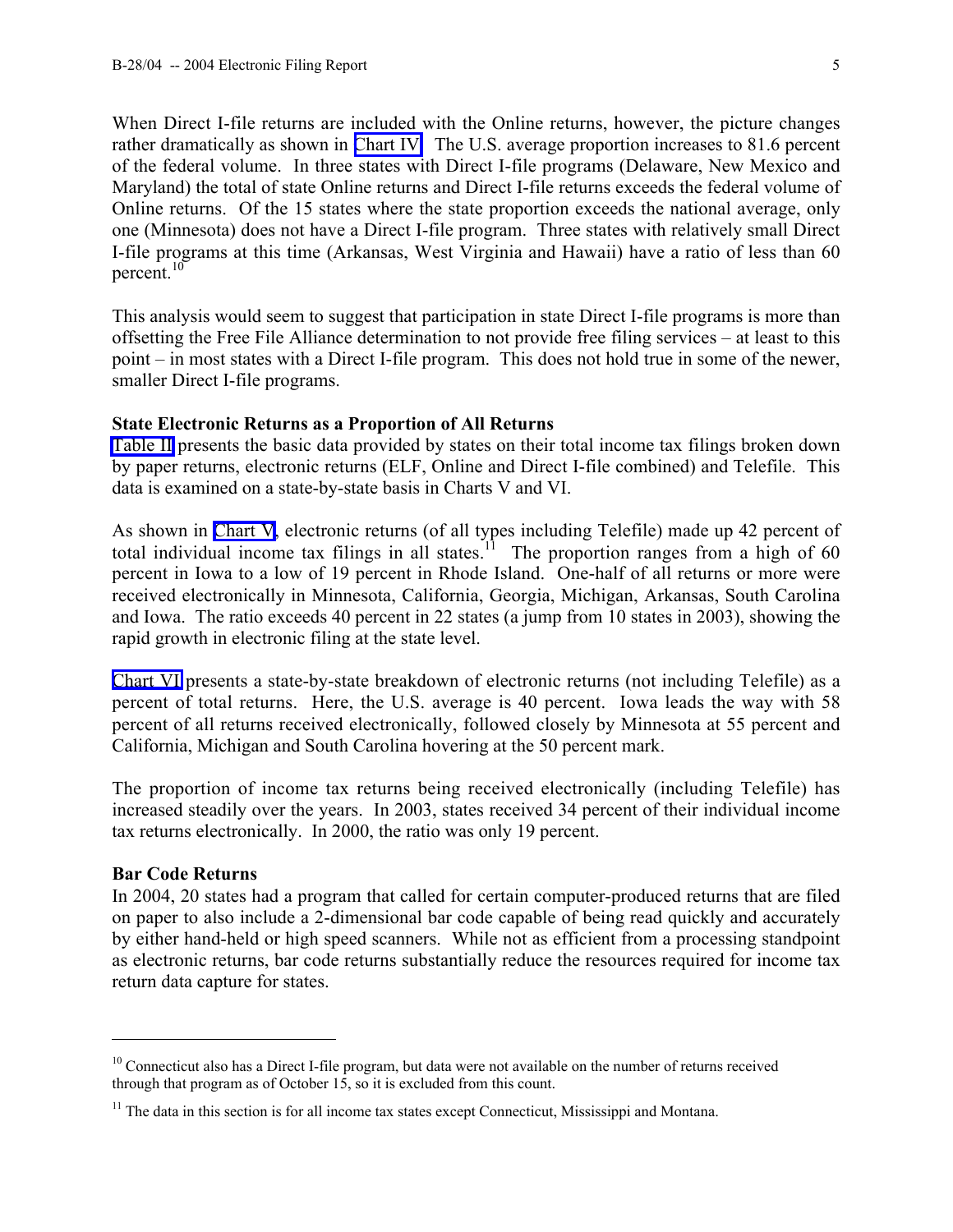The volume of bar code returns by state is also presented in Table II. [Chart VII](#page-14-0) examines the proportion of all paper income tax returns that are received with a bar code as a measure of state success in reducing the work associated with paper returns. About 25 percent of all paper returns contained a bar code in those states with a bar code program. This level ranged from 73 percent in Massachusetts<sup>12</sup> to less than 10 percent in Colorado, Louisiana and New Jersey.

Again, a number of factors affect the degree to which paper returns contain bar codes, including the number of years the state has used the program, the nature of the practitioner community, legal requirements, and the overall taxpayer population. In addition, not all paper returns are candidates for carrying a bar code. Only those that are produced with computer software and then only if the software provider has included the bar code printing as part of the program.

Finally, [Chart VIII p](#page-15-0)resents a state-by-state breakdown of the proportion of all individual income tax returns that are received electronically (including Telefile) or with a bar code – i.e., in one of the three available 'easy' data capture methods. The chart shows that 50 percent of all income tax returns are received through one of these three modes. Massachusetts leads the way on this measure with 83 percent of its returns arriving electronically or with a bar code. Nine states each receive 60 percent or more of their returns through these vehicles. Arkansas, California, Iowa, Minnesota and South Carolina rate above 50 percent on this measure without even having a bar code program.

#### **Direct Deposit Refunds**

States have also begun converting their income tax refund payment systems to electronic means through direct deposit. Electronic refund payments save the time and expense of printing, stuffing and mailing refunds as well as putting funds in the hands of taxpayers more quickly. Twenty-five states reported data on direct deposit payments; this data is displayed in [Chart IX.](#page-16-0) Wisconsin leads the reporting states with 55 percent of all refund payments being made electronically; six other states report nearly 40 percent or more electronic refunds. The average for all reporting states is 31.9 percent.

#### **Conclusion**

 $\overline{a}$ 

States have made substantial strides in recent years in shifting individual income tax filings away from paper and to electronic or other means that enable them to process the returns more quickly, efficiently and accurately. In 2004, virtually every state reached a point where state electronic filing was at least 75 percent of the level of federal electronic filing within their borders. In three states, the state electronic filing volume exceeded that of the federal government.

In addition, seven states receive at least one-half of their individual income tax returns electronically. Moreover, the growing use of bar codes on income tax returns enables a dozen states to receive nearly 60 percent or more of their returns in some form that eases the data capture process.

<sup>&</sup>lt;sup>12</sup> For the 2004 filing year, Massachusetts required that any computer-generated return to be filed electronically or with a 2-D bar code.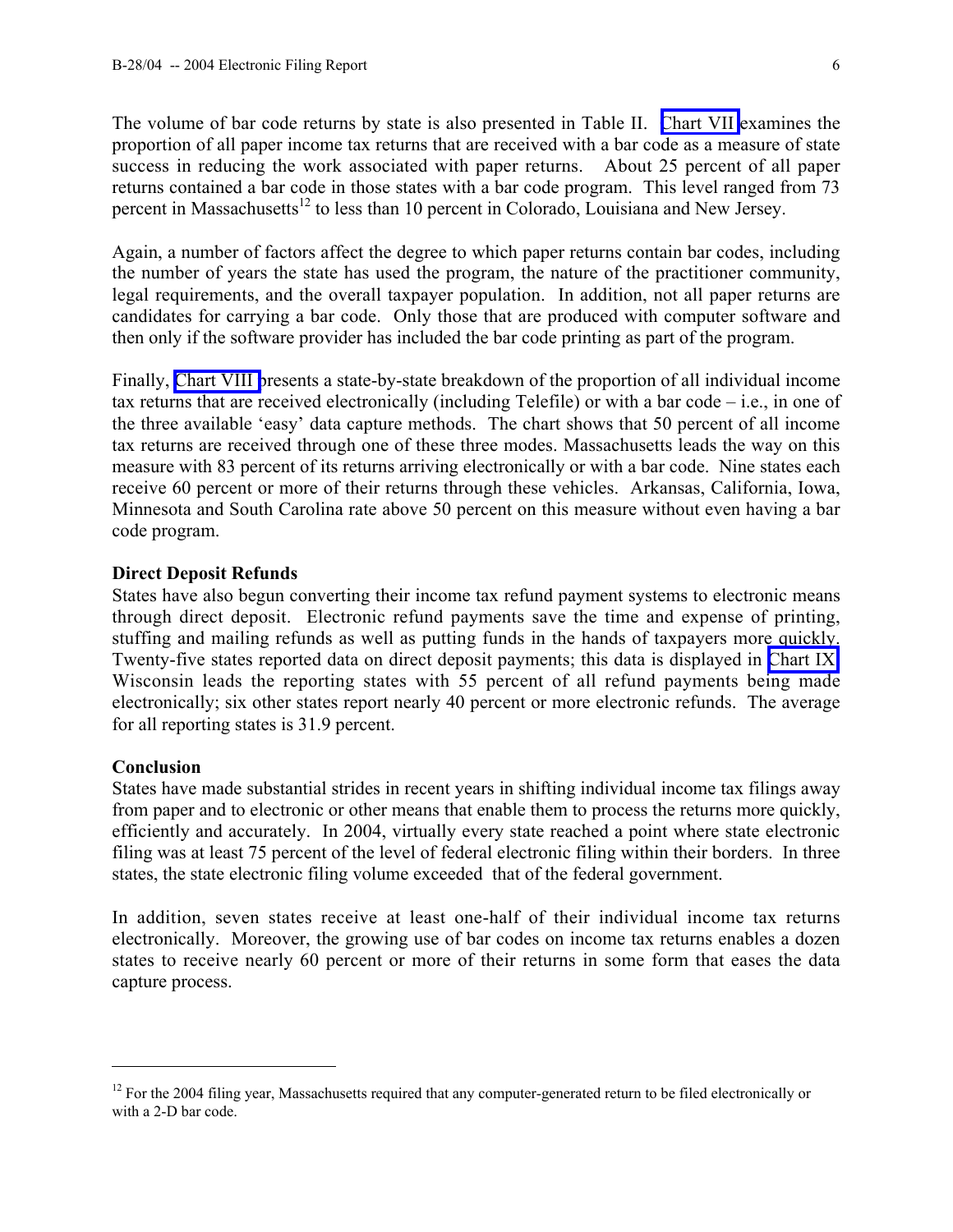<span id="page-6-0"></span>

|                     |                |                    |                         |                       |                      |                  |                       |               |                | <b>State as Percent of Federal</b> |            |                 |               |                   |        |
|---------------------|----------------|--------------------|-------------------------|-----------------------|----------------------|------------------|-----------------------|---------------|----------------|------------------------------------|------------|-----------------|---------------|-------------------|--------|
| <b>State</b>        | <b>Returns</b> | <b>Federal ELF</b> | <b>Federal Telefile</b> | <b>Federal Online</b> | <b>State Returns</b> | <b>State ELF</b> | <b>State Telefile</b> | <b>Online</b> | I-File         | <b>Total</b>                       | <b>ELF</b> | <b>Telefile</b> | <b>Online</b> | ex. Tele w/l-file |        |
| Alabama             | 1,005,217      | 770.171            | 38,142                  | 196,904               | 751,304              | 629,525          |                       | 121.779       |                | 74.7%                              | 81.7%      | 0.0%            | 61.8%         | 77.7%             | 61.8%  |
| <b>Arkansas</b>     | 629,459        | 490,312            | 29,768                  | 109,379               | 536,767              | 455,758          | 20,165                | 59,510        | 1,334          | 85.3%                              | 93.0%      | 67.7%           | 54.4%         | 86.1%             | 55.6%  |
| Arizona             | 1,053,957      | 716,624            | 37,897                  | 299,436               | 847,107              | 625,797          |                       | 221,310       |                | 80.4%                              | 87.3%      | 0.0%            | 73.9%         | 83.4%             | 73.9%  |
| California          | 7,557,913      | 6,014,893          | 264,584                 | 1,278,436             | 7,168,397            | 6,090,872        | 74,359                | 893,625       | 109,541        | 94.8%                              | 101.3%     | 28.1%           | 69.9%         | 97.3%             | 78.5%  |
| Colorado            | 875,341        | 544,393            | 46,909                  | 284,039               | 823,545              | 523,674          | 30,566                | 189,256       | 80,049         | 94.1%                              | 96.2%      | 65.2%           | 66.6%         | 95.7%             | 94.8%  |
| <b>Connecticut</b>  | 634,550        | 416,913            | 58,875                  | 158,762               | 430,223              | 342,713          |                       | 87,510        |                | 67.8%                              | 82.2%      | 0.0%            | 55.1%         | 74.7%             | 55.1%  |
| D.C.                | 111,507        | 75,316             | 3,518                   | 32,673                | 92,138               | 64,095           |                       | 19,886        | 8.157          | 82.6%                              | 85.1%      | 0.0%            | 60.9%         | 85.3%             | 85.8%  |
| <b>Delaware</b>     | 178,226        | 117,052            | 11,328                  | 49,846                | 170,647              | 107,499          |                       | 24,548        | 38,600         | 95.7%                              | 91.8%      | 0.0%            | 49.2%         | 102.2%            | 126.7% |
| Georgia             | 2,021,011      | 1,434,003          | 92,809                  | 494,199               | 1,869,623            | 1,394,092        | 72,508                | 403,023       |                | 92.5%                              | 97.2%      | 78.1%           | 81.6%         | 93.2%             | 81.6%  |
| Hawaii              | 219,908        | 152,977            | 12,944                  | 53,987                | 139,395              | 109,084          |                       | 28,311        | 2,000          | 63.4%                              | 71.3%      | 0.0%            | 52.4%         | 67.4%             | 56.1%  |
| lowa                | 845,547        | 658,282            | 37,530                  | 149,735               | 810,211              | 655,744          | 20,142                | 111,510       | 22,815         | 95.8%                              | 99.6%      | 53.7%           | 74.5%         | 97.8%             | 89.7%  |
| Idaho               | 304,350        | 207,996            | 14,097                  | 82,257                | 260,092              | 194,412          |                       | 65,680        |                | 85.5%                              | 93.5%      | 0.0%            | 79.8%         | 89.6%             | 79.8%  |
| <b>Illinois</b>     | 2,562,832      | 1,759,029          | 185,567                 | 618,236               | 2,165,733            | 1,531,122        | 116,327               | 316,814       | 201,470        | 84.5%                              | 87.0%      | 62.7%           | 51.2%         | 86.2%             | 83.8%  |
| Indiana             | 1,423,579      | 964,140            | 99,877                  | 359,562               | 1,217,389            | 876,010          | 64,927                | 215,233       | 61,219         | 85.5%                              | 90.9%      | 65.0%           | 59.9%         | 87.1%             | 76.9%  |
| <b>Kansas</b>       | 612,602        | 433,126            | 36,524                  | 142,952               | 618,871              | 448,234          | 44,408                | 91,813        | 34,416         | 101.0%                             | 103.5%     | 121.6%          | 64.2%         | 99.7%             | 88.3%  |
| Kentucky            | 919,959        | 694,236            | 60,766                  | 164,957               | 791,259              | 626,358          | 45,355                | 119,546       |                | 86.0%                              | 90.2%      | 74.6%           | 72.5%         | 86.8%             | 72.5%  |
| Louisiana           | 926,454        | 677,250            | 42,195                  | 207,009               | 706,317              | 548,989          |                       | 91,184        | 66,144         | 76.2%                              | 81.1%      | 0.0%            | 44.0%         | 79.9%             | 76.0%  |
| Mass.               | 1,202,455      | 737,077            | 141,770                 | 323,608               | 1,207,479            | 676,949          | 268,772               | 261,758       |                | 100.4%                             | 91.8%      | 189.6%          | 80.9%         | 88.5%             | 80.9%  |
| Maryland            | 1,058,899      | 678,936            | 64,498                  | 315,465               | 969,739              | 618,156          | 31,694                | 222,934       | 96.955         | 91.6%                              | 91.0%      | 49.1%           | 70.7%         | 94.3%             | 101.4% |
| <b>Maine</b>        | 240,026        | 144,758            | 28,172                  | 67,096                | 212,511              | 143,392          | 22,530                | 38,057        | 8,532          | 88.5%                              | 99.1%      | 80.0%           | 56.7%         | 89.7%             | 69.4%  |
| Michigan            | 2,727,990      | 2,007,107          | 142,319                 | 578,564               | 2,498,091            | 2,061,320        |                       | 436,771       | $\blacksquare$ | 91.6%                              | 102.7%     | 0.0%            | 75.5%         | 96.6%             | 75.5%  |
| Minnesota           | 1,526,654      | 1.111.121          | 101,930                 | 313,603               | 1,489,292            | 1,117,550        | 89,093                | 282,649       | $\sim$         | 97.6%                              | 100.6%     | 87.4%           | 90.1%         | 98.3%             | 90.1%  |
| <b>Missouri</b>     | 1,321,566      | 955,428            | 89,647                  | 276,491               | 1,214,431            | 940,083          | 57,652                | 205,477       | 11,219         | 91.9%                              | 98.4%      | 64.3%           | 74.3%         | 93.9%             | 78.4%  |
| <b>Mississippi</b>  | 653,798        | 518,830            | 24,289                  | 110,679               | 466,120              | 390,356          |                       | 75,764        |                | 71.3%                              | 75.2%      | 0.0%            | 68.5%         | 74.0%             | 68.5%  |
| <b>Montana</b>      | 221,025        | 162,551            | 16,226                  | 42,248                | 168,063              | 140,791          |                       | 27,272        | $\sim$         | 76.0%                              | 86.6%      | 0.0%            | 64.6%         | 82.1%             | 64.6%  |
| N. Carolina         | 1,792,588      | 1,269,034          | 74,525                  | 449,029               | 1,566,046            | 1,214,787        |                       | 351,259       | $\sim$         | 87.4%                              | 95.7%      | 0.0%            | 78.2%         | 91.2%             | 78.2%  |
| N. Dakota           | 160,953        | 116,728            | 11,634                  | 32,591                | 129,491              | 108,802          |                       | 20,689        |                | 80.5%                              | 93.2%      | 0.0%            | 63.5%         | 86.7%             | 63.5%  |
| <b>Nebraska</b>     | 419,034        | 283,529            | 37,176                  | 98,329                | 404,130              | 284,641          | 38,204                | 72,549        | 8,736          | 96.4%                              | 100.4%     | 102.8%          | 73.8%         | 95.8%             | 82.7%  |
| <b>New Jersey</b>   | 1,352,050      | 960,950            | 88,285                  | 302,815               | 1,179,715            | 840,951          | 98,146                | 183,107       | 57,511         | 87.3%                              | 87.5%      | 111.2%          | 60.5%         | 85.6%             | 79.5%  |
| <b>New Mexico</b>   | 399,459        | 272,313            | 18,090                  | 109,056               | 394,464              | 254,723          |                       | 58,582        | 81,159         | 98.7%                              | 93.5%      | 0.0%            | 53.7%         | 103.4%            | 128.1% |
| <b>New York</b>     | 2,866,431      | 2,163,488          | 140,256                 | 562,687               | 2,567,712            | 2,119,149        |                       | 448,563       |                | 89.6%                              | 98.0%      | 0.0%            | 79.7%         | 94.2%             | 79.7%  |
| <b>Ohio</b>         | 2,480,189      | 1,597,211          | 242,360                 | 640,618               | 2,487,133            | 1,481,475        | 435,888               | 356,156       | 213,614        | 100.3%                             | 92.8%      | 179.9%          | 55.6%         | 91.7%             | 88.9%  |
| Oklahoma            | 740,829        | 504,556            | 39,81                   | 196,462               | 617,670              | 438,921          | 28,004                | 150,745       |                | 83.4%                              | 87.0%      | 70.3%           | 76.7%         | 84.1%             | 76.7%  |
| Oregon              | 712,258        | 470,107            | 40,286                  | 201,865               | 554,696              | 408,937          |                       | 145,759       |                | 77.9%                              | 87.0%      | 0.0%            | 72.2%         | 82.5%             | 72.2%  |
| Penn.               | 2,361,848      | 1,473,236          | 261,210                 | 627,402               | 2,246,372            | 1,220,353        | 497,178               | 279,182       | 249,659        | 95.1%                              | 82.8%      | 190.3%          | 44.5%         | 83.3%             | 84.3%  |
| <b>Rhode Island</b> | 192,269        | 135,163            | 16,88                   | 40,225                | 128,763              | 105,350          |                       | 23,413        |                | 67.0%                              | 77.9%      | 0.0%            | 58.2%         | 73.4%             | 58.2%  |
| S. Carolina         | 1,055,695      | 819,314            | 40,927                  | 195,454               | 975,962              | 826,406          |                       | 149,556       | $\sim$         | 92.4%                              | 100.9%     | 0.0%            | 76.5%         | 96.2%             | 76.5%  |
| Utah                | 469,556        | 288,952            | 29,265                  | 151,339               | 405,542              | 263,700          |                       | 111,135       | 30,707         | 86.4%                              | 91.3%      | 0.0%            | 73.4%         | 92.1%             | 93.7%  |
| <b>Virginia</b>     | 1,562,002      | 947,629            | 109,164                 | 505,209               | 1,320,043            | 790,871          | 55,972                | 316,849       | 156,351        | 84.5%                              | 83.5%      | 51.3%           | 62.7%         | 87.0%             | 93.7%  |
| Vermont             | 115,759        | 71,538             | 13,117                  | 31,104                | 87,814               | 69,078           |                       | 18,736        |                | 75.9%                              | 96.6%      | 0.0%            | 60.2%         | 85.6%             | 60.2%  |
| Wisconsin           | 1,538,608      | 1,087,132          | 112,758                 | 338,718               | 1,441,808            | 1,039,034        | 79,56                 | 242,099       | 81,114         | 93.7%                              | 95.6%      | 70.6%           | 71.5%         | 95.5%             | 95.4%  |
| W. Virginia         | 344,838        | 226,686            | 40,403                  | 77,749                | 258,425              | 194,669          | 25,094                | 38,238        | 424            | 74.9%                              | 85.9%      | 62.1%           | 49.2%         | 76.6%             | 49.7%  |
| U.S. Total          | 49,399,191     | 35,130,087         | 2,998,329               | 11,270,775            | 44,390,530           | 32,974,422       | 2,216,545             | 7,577,837     | 1,621,726      | 89.9%                              | 93.9%      | 73.9%           | 67.2%         | 90.9%             | 81.6%  |

#### **Returns Filed Through October 15, 2004 Extension Table I: Federal and State Electronic Individual Income Tax Returns**

Source: FTA compilation based on IRS data and state data provided to FTA.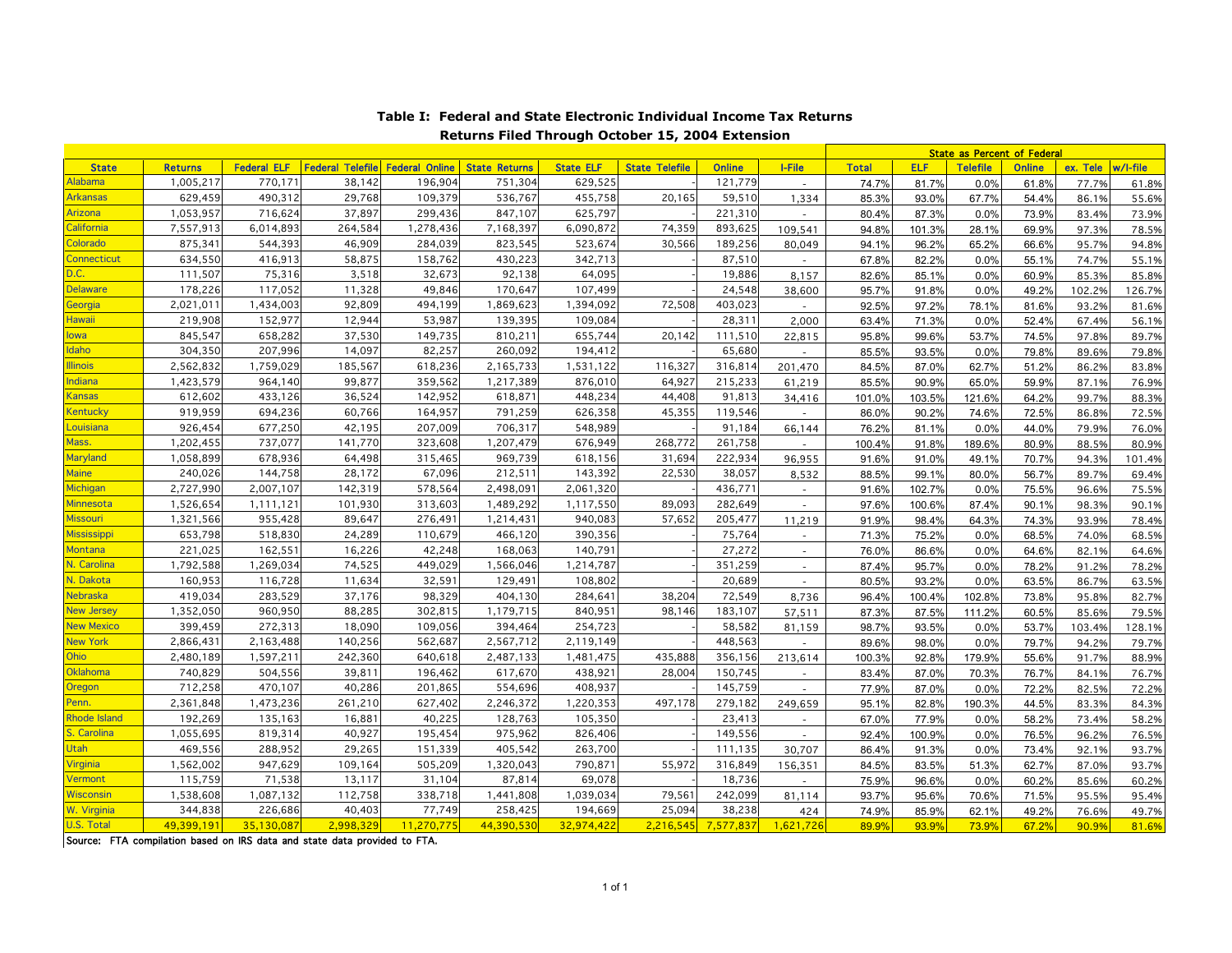## **Chart I: Total State Electronic Returns as Proportion of Total Federal Electronic Returns (2004)**

<span id="page-7-0"></span>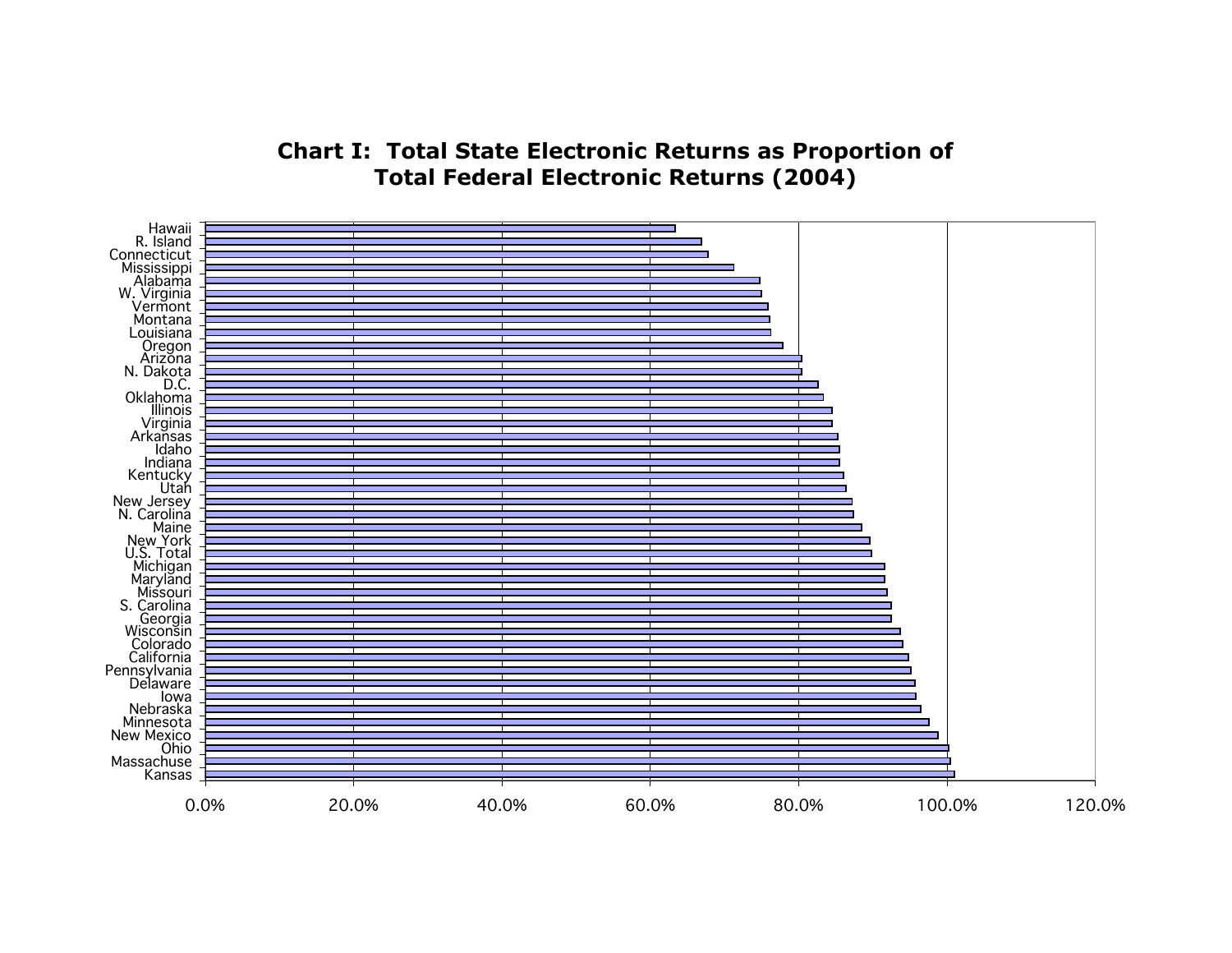### **Chart II: Total State Electronic Returns (without Telefile) as a Proportion of Federal Returns (without Telefile) (2004)**

<span id="page-8-0"></span>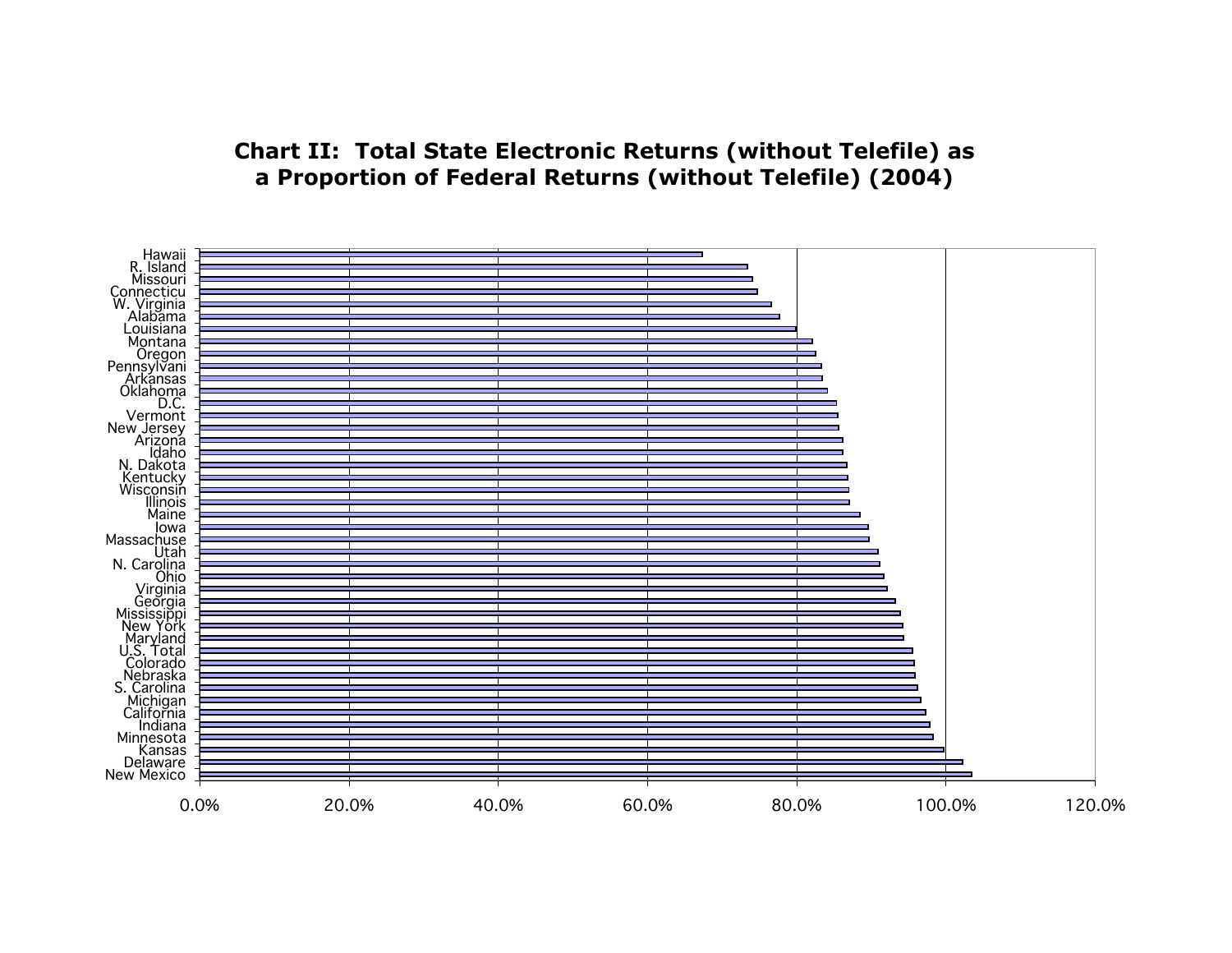## **Chart III: State Online Returns as a Proportion of Federal Online Returns (2004)**

<span id="page-9-0"></span>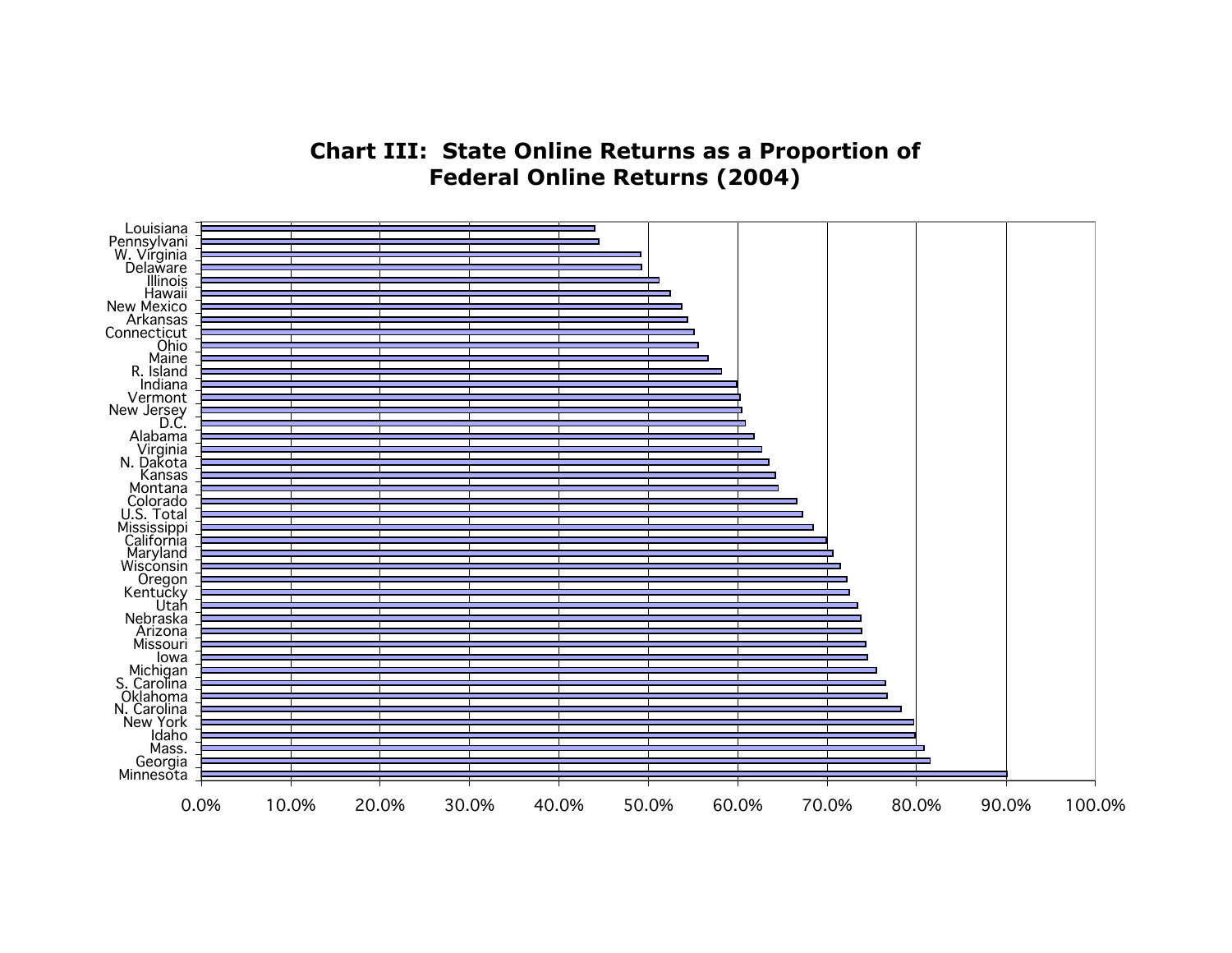# **Chart IV: State Online and Direct I-file Returns as a Proportion of Federal Online Returns (2004)**

<span id="page-10-0"></span>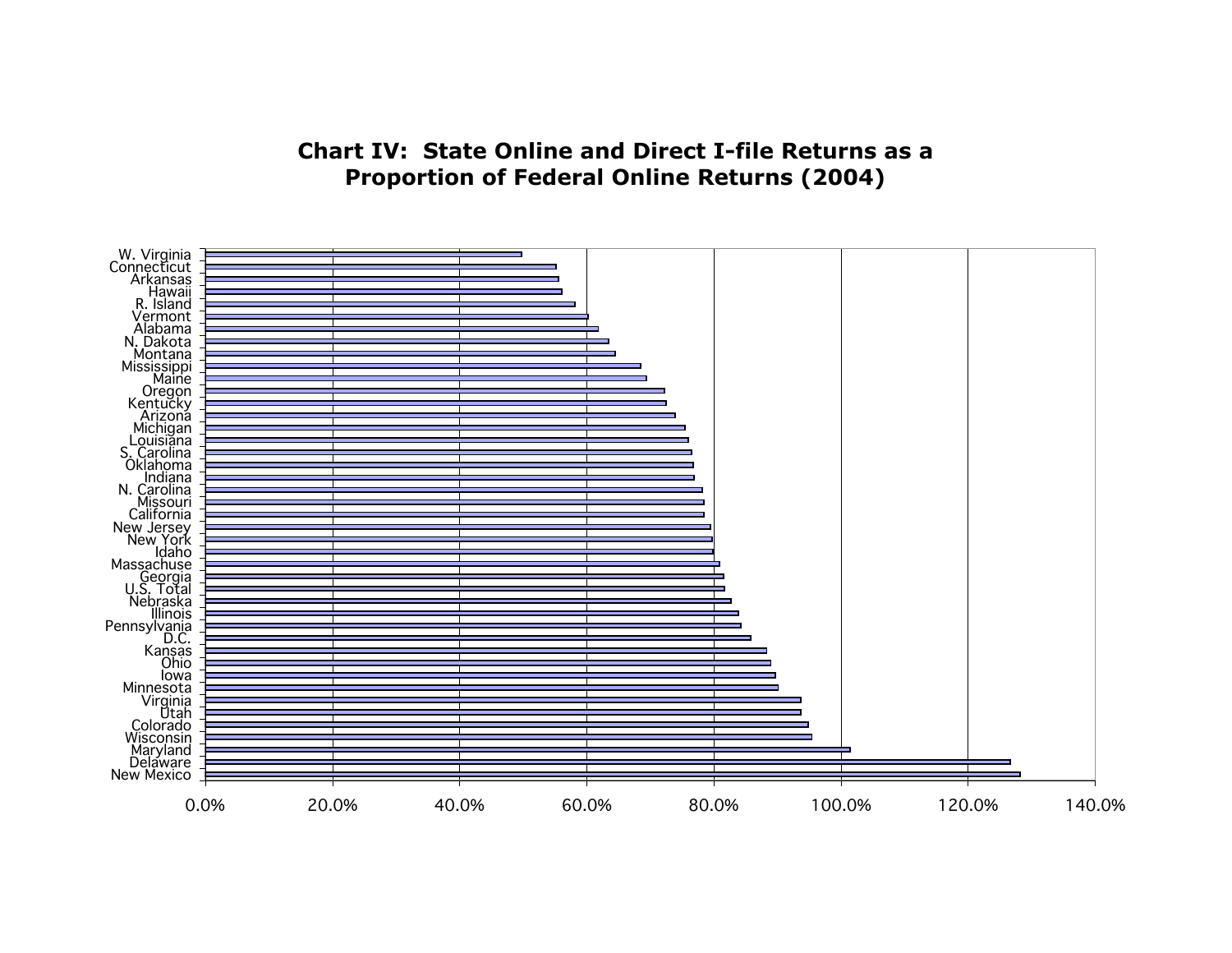<span id="page-11-0"></span>

| <u>rable II: State Individual Income Tax Filligs by Type</u><br><b>Through the October 15, 2004 Extension</b> |            |             |                          |                |             |            |               |            |                |  |  |  |
|---------------------------------------------------------------------------------------------------------------|------------|-------------|--------------------------|----------------|-------------|------------|---------------|------------|----------------|--|--|--|
|                                                                                                               |            |             |                          |                |             | Electronic | El. and Tele. | Bar Code   | El., Tel. & BC |  |  |  |
|                                                                                                               | Paper      | Electronic  | Telefile                 | Bar Code*      | Total       | as % Total | as % of Total | as % Paper | as % Total     |  |  |  |
| Alabama                                                                                                       | 1,082,799  | 751,304     |                          | 379,529        | 1,834,103   | 41%        | 41%           | 35%        | 62%            |  |  |  |
| Arizona                                                                                                       | 1,496,375  | 847,107     |                          | 368.271        | 2,343,482   | 36%        | 36%           | 25%        | 52%            |  |  |  |
| <b>Arkansas</b>                                                                                               | 528,748    | 516,602     | 20,165                   | $\blacksquare$ | 1,065,515   | 48%        | 50%           | 0%         | 50%            |  |  |  |
| California                                                                                                    | 6,909,347  | 7,094,038   | 74,359                   | $\sim$         | 14,077,744  | 50%        | 51%           | 0%         | 51%            |  |  |  |
| Colorado                                                                                                      | 1,385,575  | 792,979     | 30,566                   | 119,378        | 2,209,120   | 36%        | 37%           | 9%         | 43%            |  |  |  |
| <b>Delaware</b>                                                                                               | 275,334    | 170,647     | $\omega$                 | 103,569        | 445,981     | 38%        | 38%           | 38%        | 61%            |  |  |  |
| D.C.                                                                                                          | 185,435    | 92,138      | ä,                       |                | 277,573     | 33%        | 33%           | 0%         | 33%            |  |  |  |
| Georgia                                                                                                       | 1,823,234  | 1,797,115   | 72,508                   | 622,715        | 3,692,857   | 49%        | 51%           | 34%        | 67%            |  |  |  |
| Hawaii                                                                                                        | 420,729    | 139,395     |                          |                | 560,124     | 25%        | 25%           | 0%         | 25%            |  |  |  |
| Idaho                                                                                                         | 314,578    | 260,092     | $\blacksquare$           | $\blacksquare$ | 574,670     | 45%        | 45%           | 0%         | 45%            |  |  |  |
| <b>Illinois</b>                                                                                               | 3,526,087  | 2,049,406   | 116,326                  | 1,223,427      | 5,691,819   | 36%        | 38%           | 35%        | 60%            |  |  |  |
| Indiana                                                                                                       | 1,635,223  | 1, 152, 462 | 64,924                   | 574,223        | 2,852,609   | 40%        | 43%           | 35%        | 63%            |  |  |  |
| lowa                                                                                                          | 542,380    | 790,069     | 20,142                   |                | 1,352,591   | 58%        | 60%           | 0%         | 60%            |  |  |  |
| <b>Kansas</b>                                                                                                 | 818,575    | 574,463     | 44,408                   | $\sim$         | 1,437,446   | 40%        | 43%           | 0%         | 43%            |  |  |  |
| Kentucky                                                                                                      | 906,353    | 745,904     | 45,355                   | 251,346        | 1,697,612   | 44%        | 47%           | 28%        | 61%            |  |  |  |
| Louisiana                                                                                                     | 1,084,632  | 706,317     |                          | 59151          | 1,790,949   | 39%        | 39%           | 5%         | 43%            |  |  |  |
| <b>Maine</b>                                                                                                  | 408,584    | 189,891     | 22,530                   | $\blacksquare$ | 621,005     | 31%        | 34%           | 0%         | 34%            |  |  |  |
| Maryland                                                                                                      | 1,645,058  | 938,045     | 31,694                   | 208,629        | 2,614,797   | 36%        | 37%           | 13%        | 45%            |  |  |  |
| Massachusetts                                                                                                 | 1,949,837  | 938,707     | 268,772                  | 1,417,485      | 3,157,316   | 30%        | 38%           | 73%        | 83%            |  |  |  |
| Michigan                                                                                                      | 2,445,267  | 2,498,091   |                          | 679,126        | 4,943,358   | 51%        | 51%           | 28%        | 64%            |  |  |  |
| Minnesota                                                                                                     | 1,056,540  | 1,400,199   | 89,093                   |                | 2,545,832   | 55%        | 58%           | 0%         | 58%            |  |  |  |
| <b>Missouri</b>                                                                                               | 1,457,521  | 1,156,779   | 57,647                   | 240,064        | 2,671,947   | 43%        | 45%           | 16%        | 54%            |  |  |  |
| Nebraska                                                                                                      | 432,537    | 365,926     | 38.204                   |                | 836,667     | 44%        | 48%           | 0%         | 48%            |  |  |  |
| <b>New Jersey</b>                                                                                             | 2,910,850  | 1,081,569   | 98,146                   | 253,467        | 4,090,565   | 26%        | 29%           | 9%         | 35%            |  |  |  |
| <b>New Mexico</b>                                                                                             | 491,290    | 394,464     | $\overline{\phantom{a}}$ | 81,029         | 885,754     | 45%        | 45%           | 16%        | 54%            |  |  |  |
| <b>New York</b>                                                                                               | 7,844,859  | 2,567,712   |                          | 1,449,894      | 10,412,571  | 25%        | 25%           | 18%        | 39%            |  |  |  |
| <b>North Carolina</b>                                                                                         | 2,012,259  | 1,566,046   | $\overline{a}$           | $\sim$         | 3,578,305   | 44%        | 44%           | 0%         | 44%            |  |  |  |
| North Dakota                                                                                                  | 196,102    | 129,491     | $\overline{\phantom{a}}$ | 59,237         | 325,593     | 40%        | 40%           | 30%        | 58%            |  |  |  |
| Ohio                                                                                                          | 2,865,052  | 2,051,245   | 435,888                  | ÷.             | 5,352,185   | 38%        | 46%           | 0%         | 46%            |  |  |  |
| Oklahoma                                                                                                      | 837,127    | 589,666     | 27,906                   |                | 1,454,699   | 41%        | 42%           | 0%         | 42%            |  |  |  |
| Oregon                                                                                                        | 1,031,489  | 554,696     | $\blacksquare$           | 254,972        | 1,586,185   | 35%        | 35%           | 25%        | 51%            |  |  |  |
| Pennsylvania                                                                                                  | 3,531,536  | 1,749,194   | 497,178                  |                | 5,777,908   | 30%        | 39%           | 0%         | 39%            |  |  |  |
| <b>Rhode Island</b>                                                                                           | 552,425    | 128,763     | ÷.                       | 109.629        | 681,188     | 19%        | 19%           | 20%        | 35%            |  |  |  |
| South Carolina                                                                                                | 976,024    | 975,962     | ÷.                       |                | 1,951,986   | 50%        | 50%           | 0%         | 50%            |  |  |  |
| Utah                                                                                                          | 545,036    | 405,542     | $\overline{\phantom{a}}$ | 104,736        | 950,578     | 43%        | 43%           | 19%        | 54%            |  |  |  |
| Vermont                                                                                                       | 247,242    | 87,814      |                          |                | 335,056     | 26%        | 26%           | 0%         | 26%            |  |  |  |
| <b>Virginia</b>                                                                                               | 2,344,353  | 1,264,071   | 55,972                   | 640,750        | 3,664,396   | 34%        | 36%           | 27%        | 54%            |  |  |  |
| <b>West Virginia</b>                                                                                          | 483,600    | 233,331     | 24,682                   | $\blacksquare$ | 741,613     | 31%        | 35%           | 0%         | 35%            |  |  |  |
| Wisconsin                                                                                                     | 1,496,738  | 1,362,247   | 79,561                   |                | 2,938,546   | 46%        | 49%           | 0%         | 49%            |  |  |  |
| <b>United States</b>                                                                                          | 60,696,730 | 41,109,489  | 2,216,026                | 9,200,627      | 104,022,245 | 40%        | 42%           | 15%        | 50%            |  |  |  |

**Table II: State Individual Income Tax Filings by Type**

\* Bar Code totals included in Paper Totals. Count not duplicated.

Source: FTA Compilation based on state-provided data.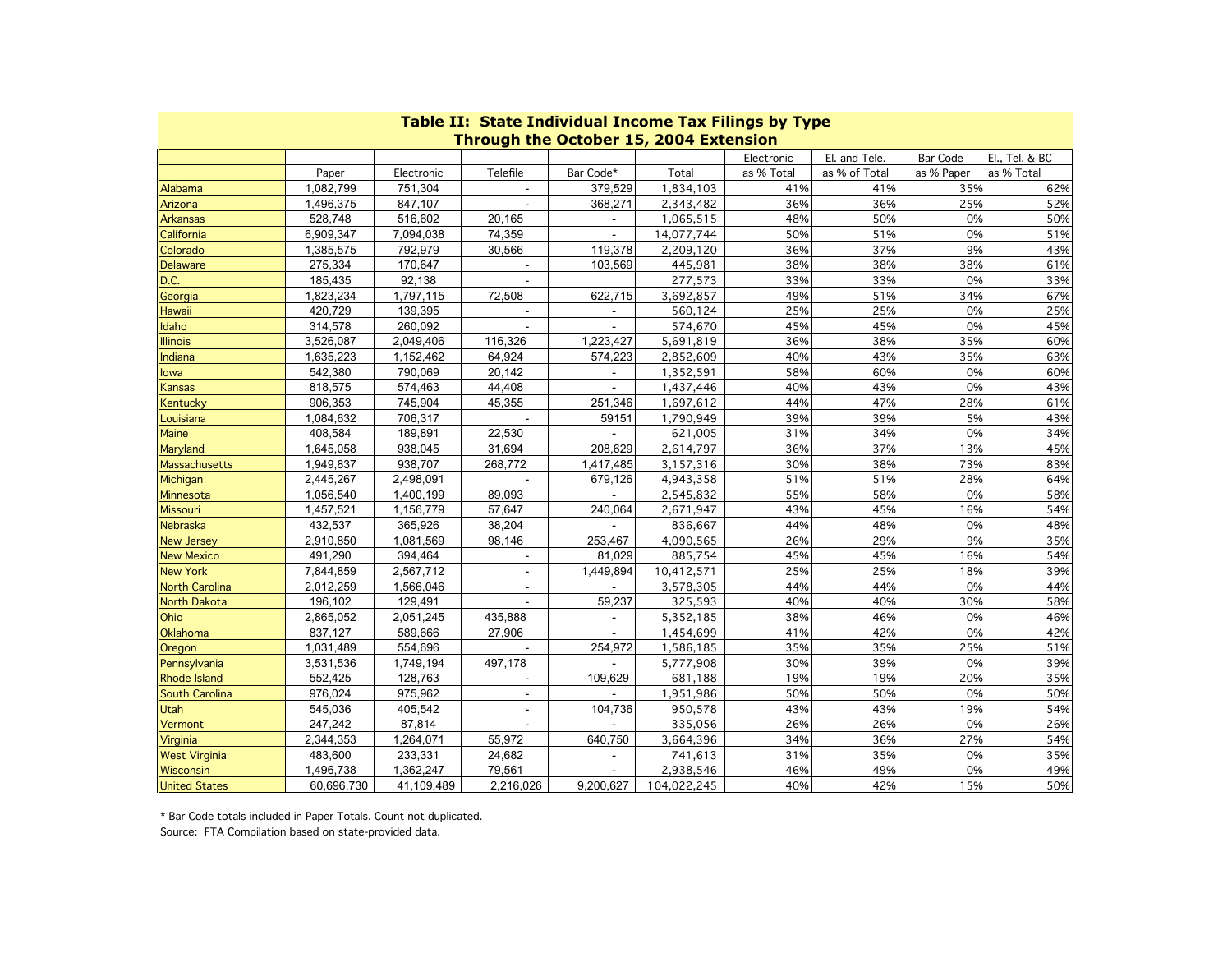# **Chart V: State Electronic and Telefile Returns as Proportion of All State Returns (2004)**

<span id="page-12-0"></span>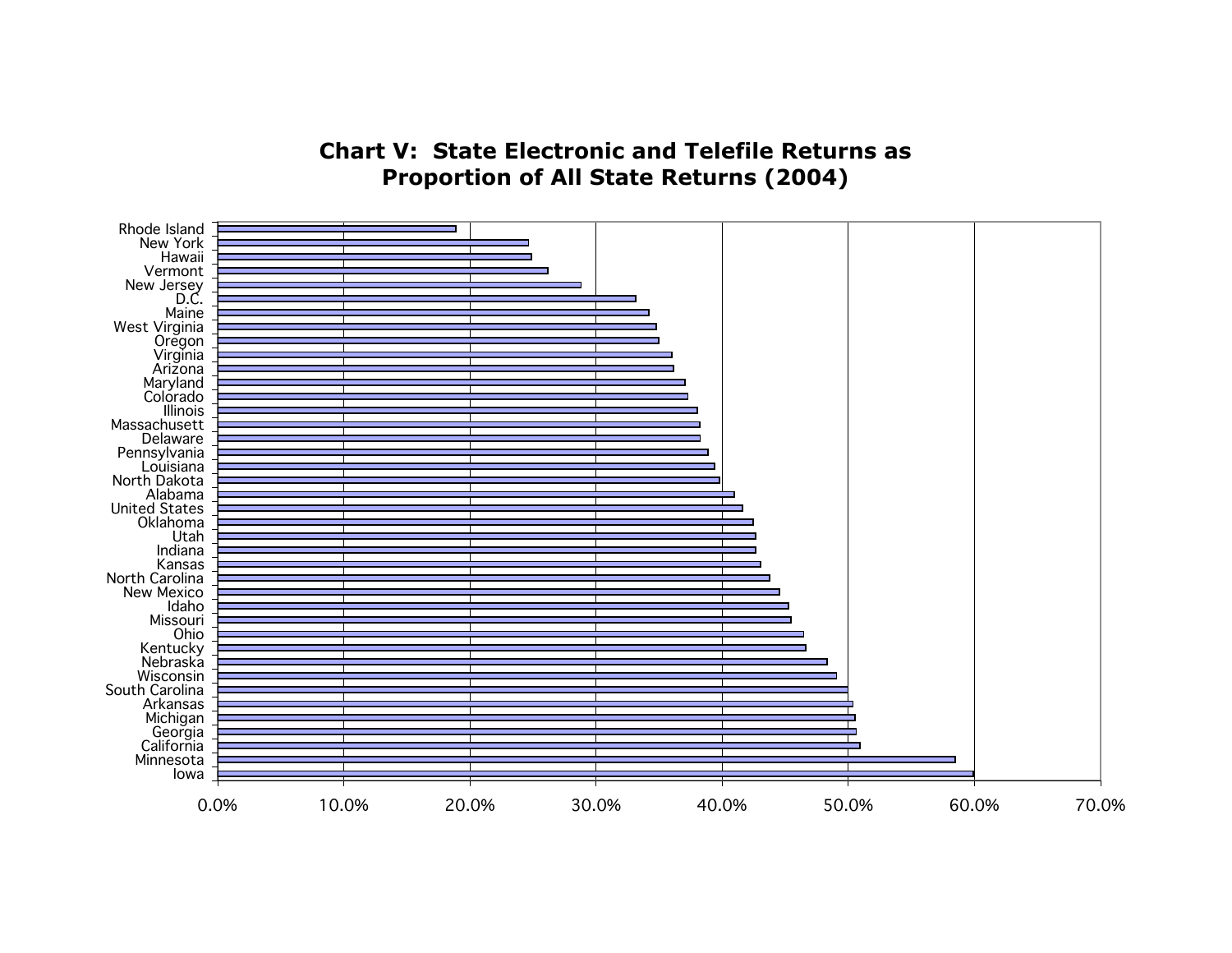## **Chart VI: State Electronic Returns (excluding Telefile) as a Proportion of All State Returns (2004)**

<span id="page-13-0"></span>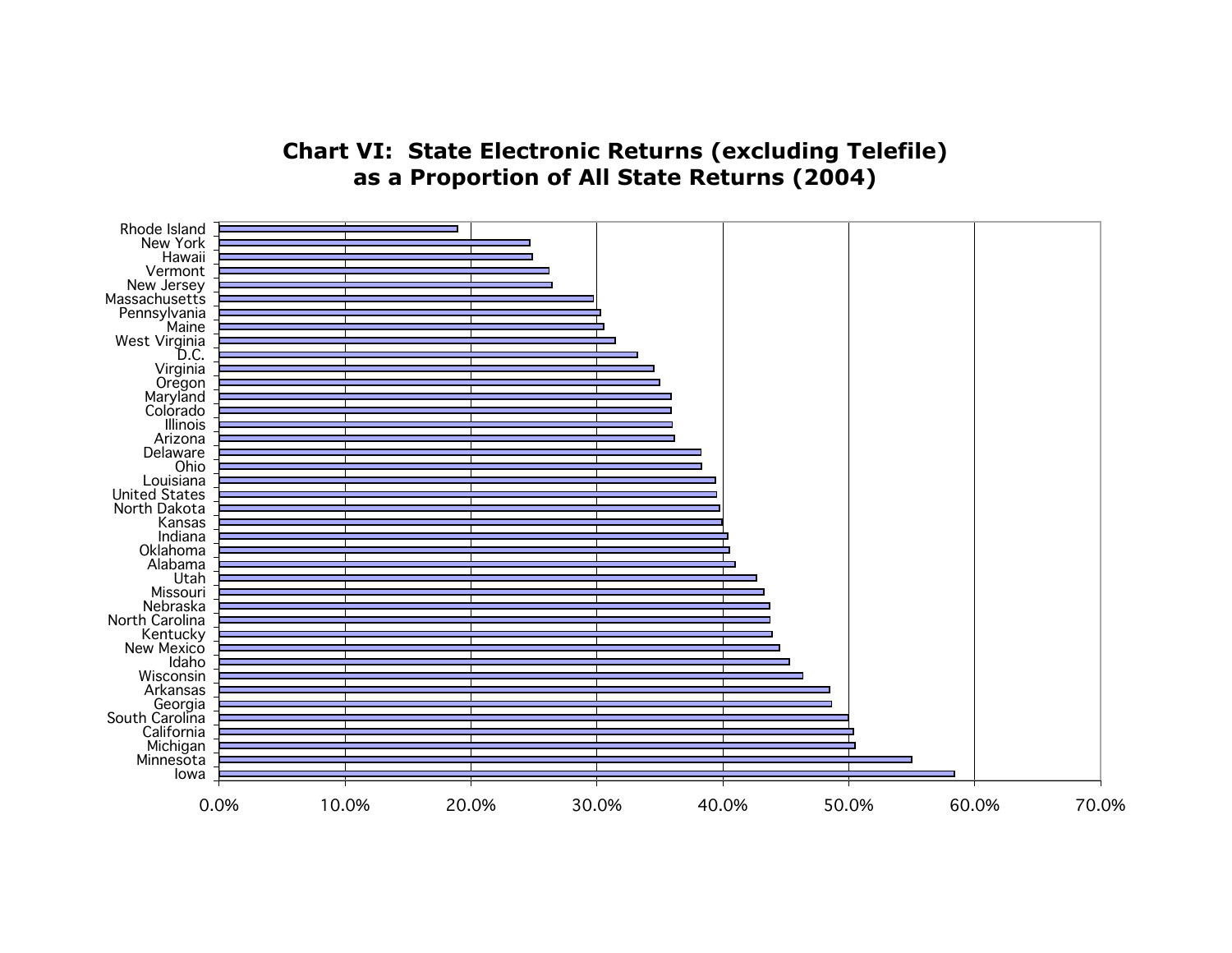# **Chart VII: Bar Code Returns as Proportion of All Paper Returns (2004)**

<span id="page-14-0"></span>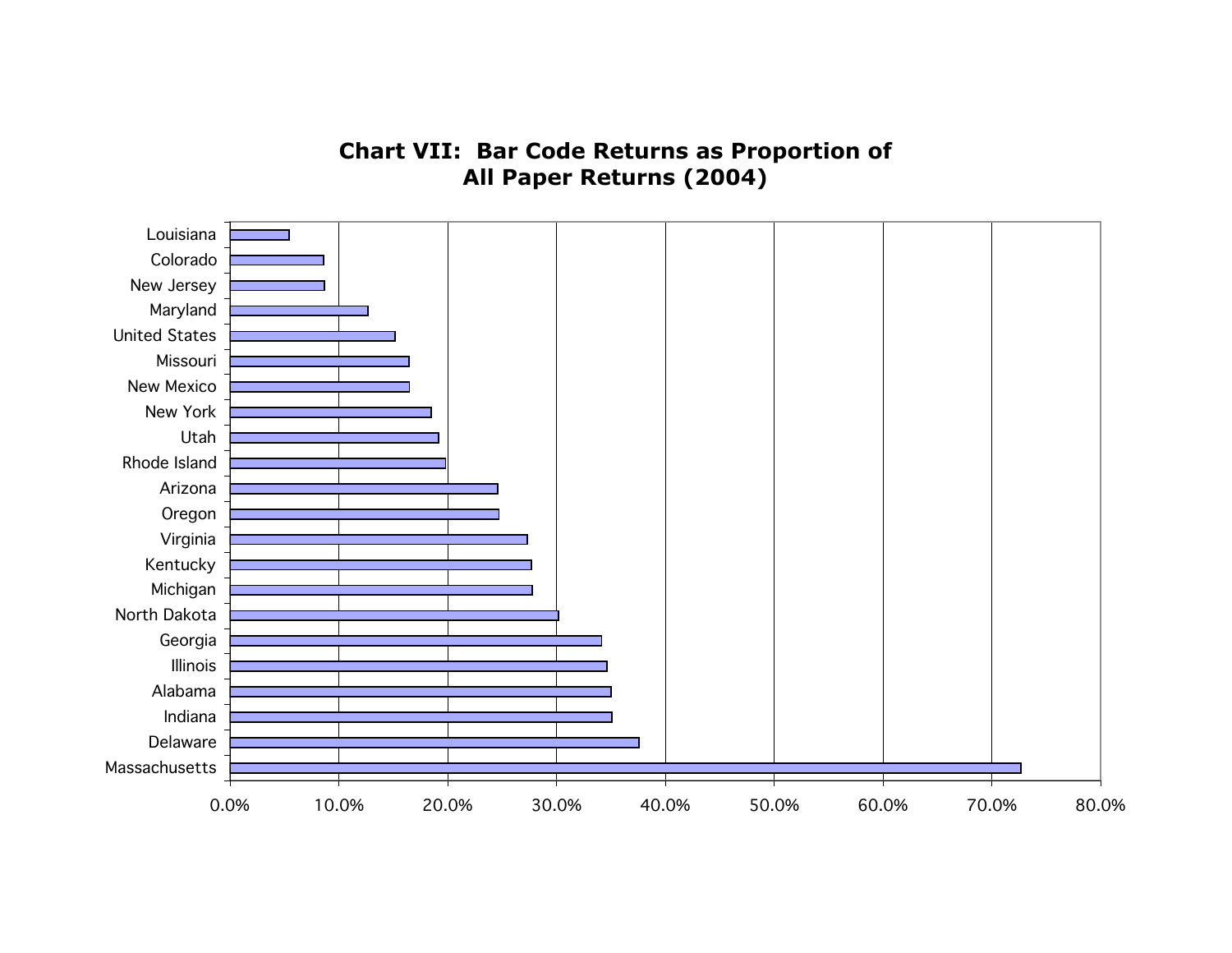## **Chart VIII: State Electronic, Telefile and Bar Code Returns as Proportion of All State Returns (2004)**

<span id="page-15-0"></span>